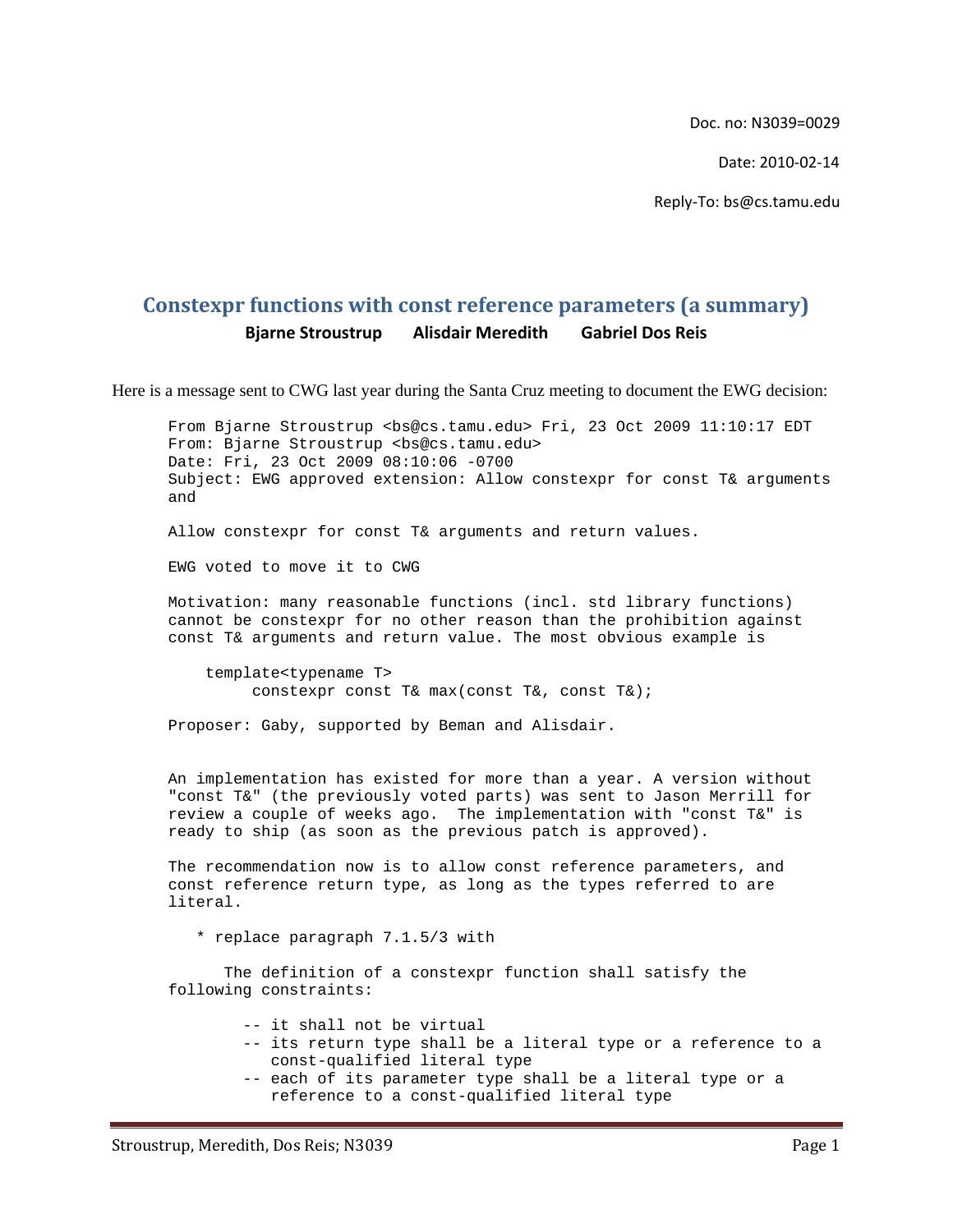```
 * replace first bullet of 7.1.5/4 with 
        -- each of its parameter types shall be a literal type or 
           a reference to a const-qualified literal type 
Note that general uses of references and pointers are poison for 
constant expression evaluation (would more or less turn the compiler 
into an interpreter), so we don't propose to lift any of the existing 
restrictions for those.
```
Since then, the wording has been improved a bit (see below) and the implementation distributed and examined. The purpose of this note is simply to present the rationale in greater detail as requested by Doug Gregor on the core reflector (2/10/2010) for the benefit of those who (until now) didn't notice the EWG vote or the CWG issue #991 (which refers to the message above). This proposal also addresses National Body comment FR 23.

## **Why allow const T& arguments?**

Generalized constant expressions (constexpr) as proposed and voted into the WP did not allow for references as arguments and return values. This is natural and cautious given the traditional problems that optimizers have with pointers and references. However, the complete design that we had and its implementation did support const reference arguments. After all, from a fundamental point of view, a **const T&** argument is simply a different implementation of a **T** argument (and usually an optimization). Thus, if we can handle a **T** argument at compile time, we can handle a **const T&** argument: we just make a "temporary" value representing it. That was investigated in Gabriel Dos Reis and Bjarne Stroustrup: *General Constant Expressions for System Programming Languages* (SAC-2010. The 25th ACM Symposium on Applied Computing. March 2010) and the GCC implementation bears out that intuition. The mechanism is exactly the one used to handle **\*this** to allow **constexpr** member functions.

So we can handle **const T&**, but should we? Are there use cases to make it worthwhile? Yes, often people use **const T&** in preference to **T** in generic code. Allowing the latter but not the former would warp people's code and force an unnecessary difference in programming style between simple and performance critical code (using **constexpr**) and more general code. The key test is the standard library. Which functions would we like to (sometimes) have evaluated at compile time? Obviously, some people would like just about everything evaluated at compile time, but that would require heroic efforts from compilerand library writers, so nobody is proposing that (except academic paper reviewers $\odot$ ). Instead, the functions to look at are those that fit the **constexpr** function pattern: naturally implemented by a single return statement. In particular, this eliminates almost all standard library algorithms from consideration because they are loops.

We have

```
 constexpr pair();
```
But only (not constexpr):

pair(const T1& x, const T2& y);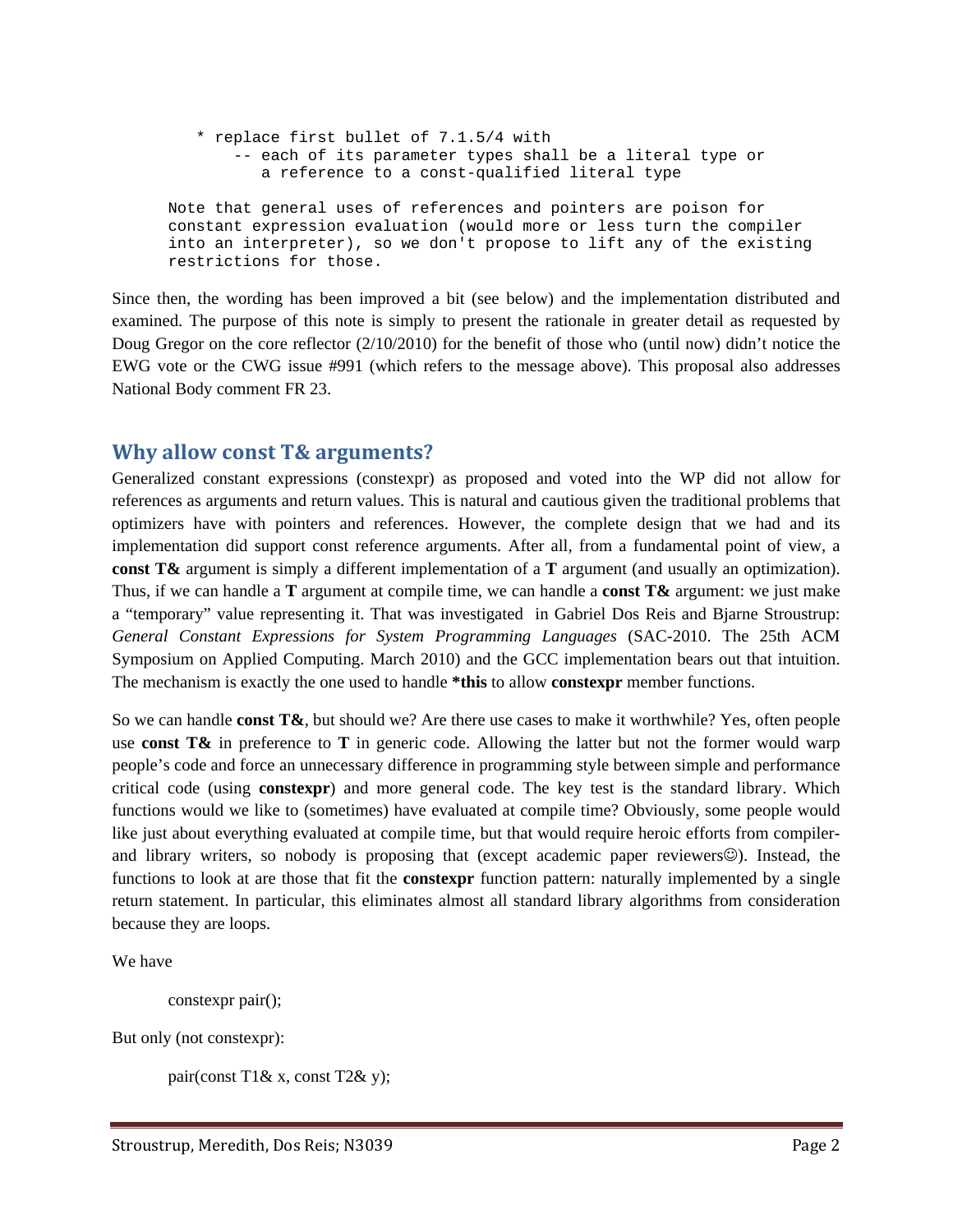That's illogical and limiting. If both arguments to **pair()** are **constexpr**, so should the **pair**.

The "classical example" is max(). Here are the **min** and **max** functions that don't use variadic templates. All of these are motivating cases:

template<class  $T > \text{const } T \& \text{ min}(\text{const } T \& \text{ a, const } T \& \text{ b});$ template<class T> const T& min(const T& a, const T& b, const T& c); template<class T, class Compare> const T& min(const T& a, const T& b, Compare comp); template<class T> const T& max(const T& a, const T& b); template<class T> const T& max(const T& a, const T& b, const T& c); template<class T, class Compare> const T& max(const T& a, const T& b, Compare comp); template<class T> pair<const T&, const T&> minmax(const T& a, const T& b): template<class T> pair<const T&, const T&> minmax(const T& a, const T& b, const T& c); template<class T, class Compare> pair<const T&, const T&> minmax(const T& a, const T& b, Compare comp);

Note that the **minmax** versions can be constexpr only provided the **pair** constructor is, and a reference type is considered a literal type. This is an indication of the importance of having the appropriate standard library functions constexpr. On the one hand, the **min** and **max** functions are easy to handle as constexpr. On the other hand, **minmax** functions rely on the constructor **pair()** , and the class **pair<const T&, const T&>**. So, they would have to be constexpr and literal types, respectively. That is a consideration that CWG would have to weight while reviewing the proposed wording.

Relational operators are also candidates for constexpr status.

```
// 20.3.1, operators: 
namespace rel_ops { 
        template<class T> bool operator!=(const T&, const T&);
        template<class T> bool operator> (const T&, const T&);
        template<class T> bool operator \leq (const T&, const T&);
        template<class T> bool operator>=(const T&, const T&); 
}
```
## **Suggested Core Changes**

These proposed changes are with respect to N3000. We make sure that the compiler is not required to evaluate something that is not known until link time or run time.

- replace the second and third bullets of paragraph 7.1.5/3 with
	- -- its return type shall be a literal type or a reference to a const-qualified literal type
	- -- each of its parameter type shall be a literal type or a reference to a const-qualified literal type
- replace first bullet of 7.1.5/4 with